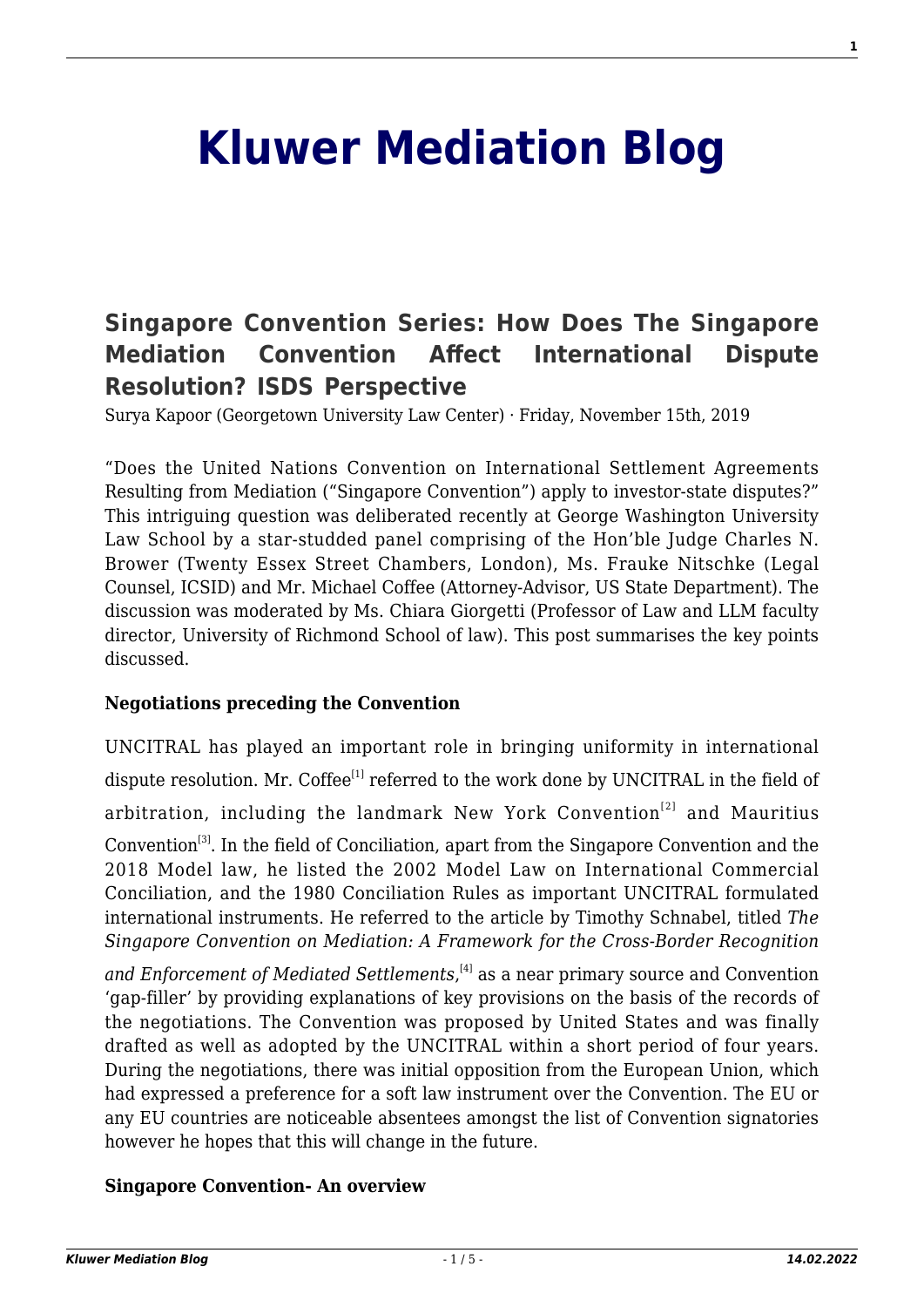Ms. Giorgetti hailed the convention to be a success and gave a broad overview of the Convention. The Convention opened for signature on August 7, 2019, and already has 51 signatories. In order to come into force, the Convention needs to be ratified by a minimum of three states. The Convention was formulated with the main objectives of establishing a framework for international settlement agreements resulting from mediation and for promotion of mediation as a mainstream cross-border dispute resolution mechanism. At present, the enforcement of settlements arrived at in crossborder commercial disputes varies amongst different jurisdictions, some require filing a suit before a competent court to recognize and enforce it as a foreign judgment or treat the settlement as a foreign award, etc. On the other hand, the Singapore Convention provides for a common regime for direct enforcement of international settlements arrived at by mediation in all signatory states. In order to ensure timely enforcement, the Convention mandates the relevant competent authorities to act expeditiously on enforcement applications. Mr. Coffee believes that since the Singapore Convention is closely based on the New York Convention, the interpretations given to the provisions in the New York Convention can apply to the Singapore Convention mutatis mutandis.

### **Application of the Singapore Convention to investor-state disputes?**

Judge Brower lauded the Convention as being a "great idea" for international dispute resolution. He pointed out that despite there being repeated references to "commercial relations" in the UN General Assembly Resolution, to "commercial disputes," "commercial practice," "commercial relationship," and "commercial parties" in the Preamble to the Convention, and to "commercial dispute" in Article 1 of the Convention, the word "commercial" is nowhere defined in the Convention. He referred to the article by Timothy Schnabel where Mr. Schnabel, who proposed and negotiated the Convention on behalf of the United States, enunciated that the term "commercial" in the Convention "*could include thus at least some of the Investor-state*

disputes in the areas of construction and natural resource extraction."<sup>[5]</sup> Judge Brower raised but deliberately left open for a later discussion the question of whether this article and commentary therein can be used as a supplementary means of interpretation under Article 32 of the Vienna Convention on the Law of Treaties ("VCLT") and if yes, what weight ought to be ascribed to these comments.

Judge Brower drew from the 2018 UNCITRAL Model Law On International Commercial Mediation And International Settlement Agreements Resulting From Mediation ("Model Law"), which was developed simultaneously along with the Singapore Convention, as pertinent to understand whether investor-state disputes were contemplated by the drafters of the Convention. The first footnote of the Model Law states that the term "commercial" should be given a wide interpretation and that it covers all disputes arising out of both contractual or non-contractual commercial relationships. It also states that commercial relationships include "investment" transactions. Further, the UNCITRAL Working Group II's proposal to limit the scope

of the Singapore Convention to "commercial agreements between businesses only"<sup>[6]</sup> was not accepted by the delegates. He also referred to Annex E of the ICSID (Additional Facility) Mediation Rules, which confirms that the Singapore Convention

will apply to settlements reached in the context of investment disputes.<sup>[7]</sup> He

**2**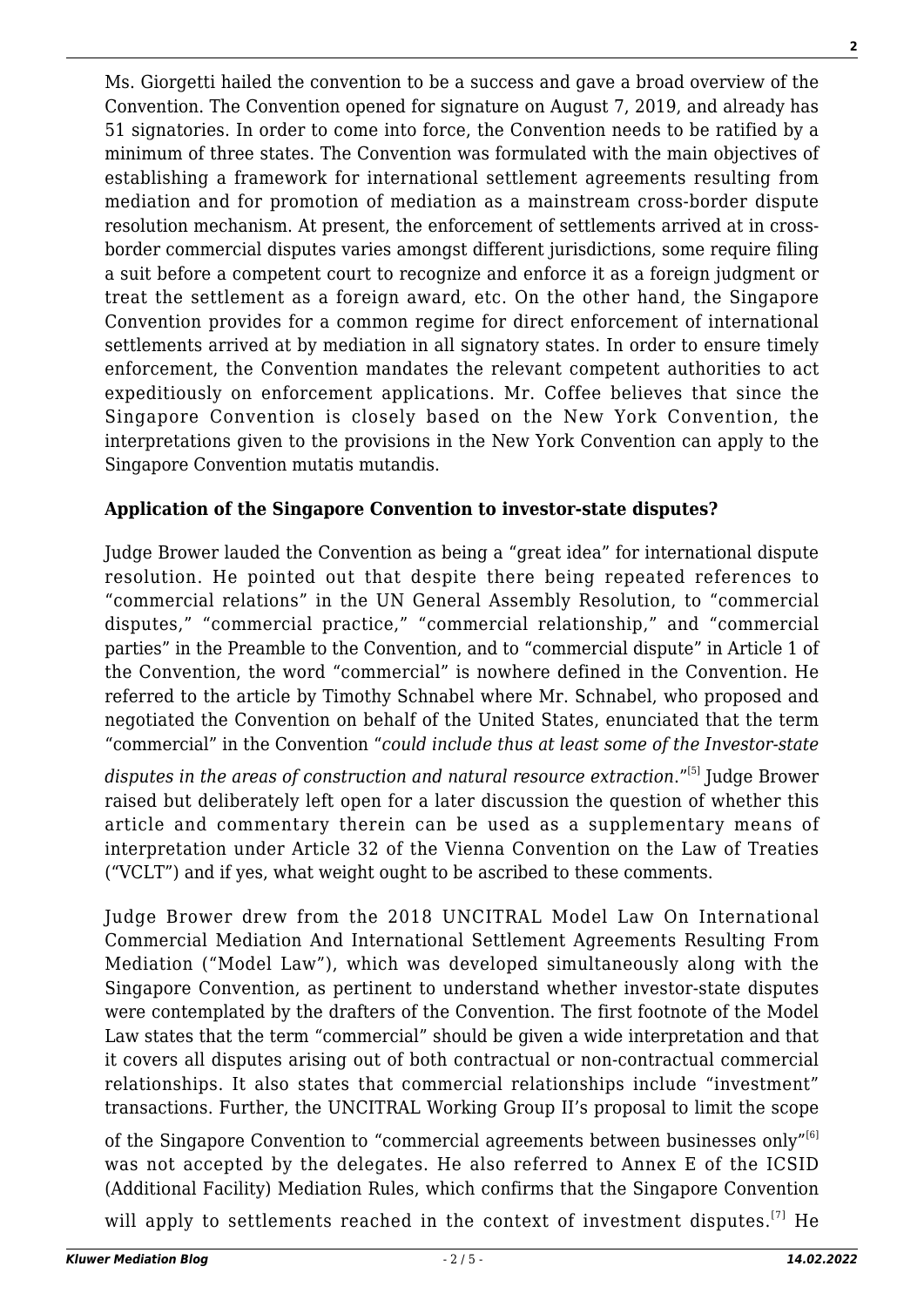concluded that there can be "*agreement to disagree*" and there is "*room for interpretation*" on the question of whether investor-state disputes are covered by the Singapore Convention.

Ms. Nitschke echoed the points made by Judge Brower and stressed that ICSID has taken into account the growing demand by the states for having a credible international forum for mediating its disputes. ICSID Conciliation (Additional Facility) Rules were the first set of rules applicable to investor-state mediation. Each ICSID mediator files a statement of independence and undergoes regular investor-state mediator training. The ICSID Mediation Rules have taken the Singapore Convention into consideration and ICSID settlements will also receive comparable enforceability.

### **Article 5 – Grounds for refusal of relief**

Judge Brower pointed out Article  $5(1)(e)$  and  $5(1)(f)$  as being part of the five-issue compromise reached by the Working Group-II. It approved a five-issue compromise package in 2017 which included i) the absence of the word 'recognition' from the Convention, ii) exclusion of otherwise enforceable settlements; iii) unprecedented drafting of two instruments i.e. the convention and the model law together; iv) giving option to the states to make declarations under Art. 8; and lastly v) the convention would include mediator's misbehaviour (Article 5(1)(e) and (f)) amongst other Art. 5 grounds for refusal of enforcement. The applicable test for a serious breach of applicable standards under Article 5(1)(e) is an 'objective' rather than a 'subjective' test.

## **Absence of a Seat**

In an international arbitration, 'Seat' determines *interalia* the courts within whose jurisdiction an arbitral award can be set-aside. The absence of a seat of mediation implied that a settlement agreement cannot be set aside in any jurisdiction. The refusal of enforcement of a settlement as being against public policy under Article 5(2)(a) in one jurisdiction, would encourage forum shopping to another jurisdiction which does not bar such enforcement.

# **Closing remarks**

Judge Brower in his closing remarks raised two points. First, he highlighted the absence of a definition of "competent authority". He referred to the language "*arbitral tribunal or any other competent authority*" mentioned under Article 6 of the Singapore Convention to be very wide and including a "*huissier de justice*" (bailiff in common law jurisdictions) in certain civil law jurisdictions. The absence of a formal recognition requirement under the Convention makes it possible to not limit the competent authority to only Courts. Secondly, he raised the point of the effect of the recent *Achmea* decision, which gave exclusive jurisdiction over investment issues within the European community to the European Court of Justice(ECJ), on the Singapore Convention. He said that it remains to be seen if the ECJ would be averse to individual member states becoming parties to the Convention and seeking to apply its enforcement provisions in conjunction with an intra-EU enforcement.

Ms. Giorgetti rounded off the discussion by noting that the Singapore Convention on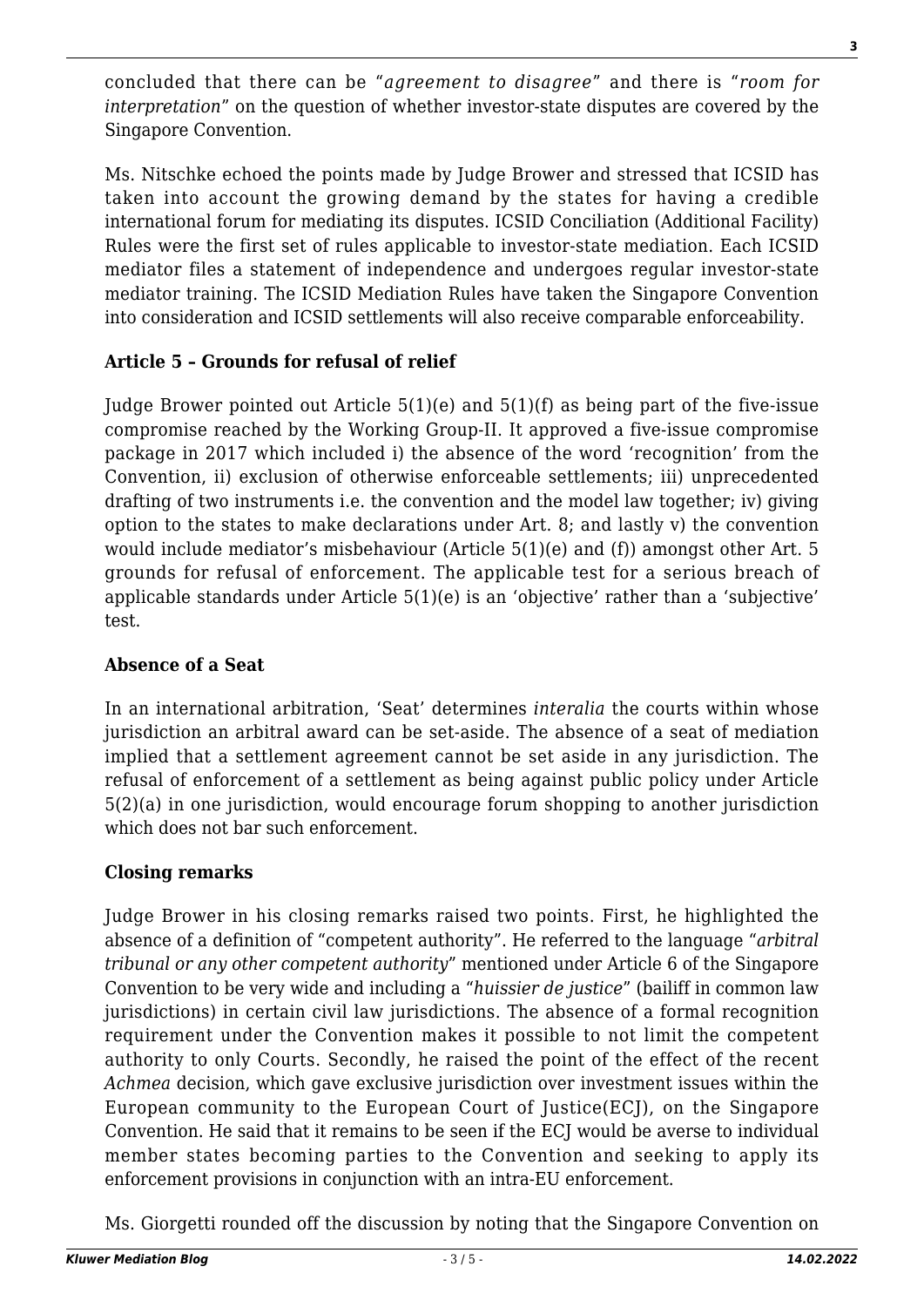mediation caters to a long-felt need in international dispute resolution by providing a faster and cost-effective alternative to cross-border litigation and even arbitration. She anticipates that developments in international mediation and interpretations given to the Convention by various national courts will be keenly followed by the international arbitration community as well.

#### **Conclusion**

 $\mathcal{L}_\text{max}$ 

The discussion ended with a broad consensus that, when in force, the Singapore Convention can play a pivotal role in the settlement of investor-state disputes. It remains to be seen, however, if the Convention will prove to be a game-changer in times when the investor-state dispute settlement system is under fierce attack.

*To make sure you do not miss out on regular updates from the Kluwer Mediation Blog, please subscribe [here.](http://mediationblog.kluwerarbitration.com/newsletter/)*

**Kluwer Arbitration Practice Plus** now offers an enhanced Arbitrator Tool with 4,100+ data-driven Arbitrator Profiles and a new Relationship Indicator exploring relationships of 12,500+ arbitration practitioners and experts.

[Learn how](https://www.wolterskluwer.com/en/solutions/kluwerarbitration/practiceplus?utm_source=mediationblog&utm_medium=articleCTA&utm_campaign=article-banner) **[Kluwer Arbitration Practice Plus](https://www.wolterskluwer.com/en/solutions/kluwerarbitration/practiceplus?utm_source=mediationblog&utm_medium=articleCTA&utm_campaign=article-banner)** [can support you.](https://www.wolterskluwer.com/en/solutions/kluwerarbitration/practiceplus?utm_source=mediationblog&utm_medium=articleCTA&utm_campaign=article-banner)



References[+]